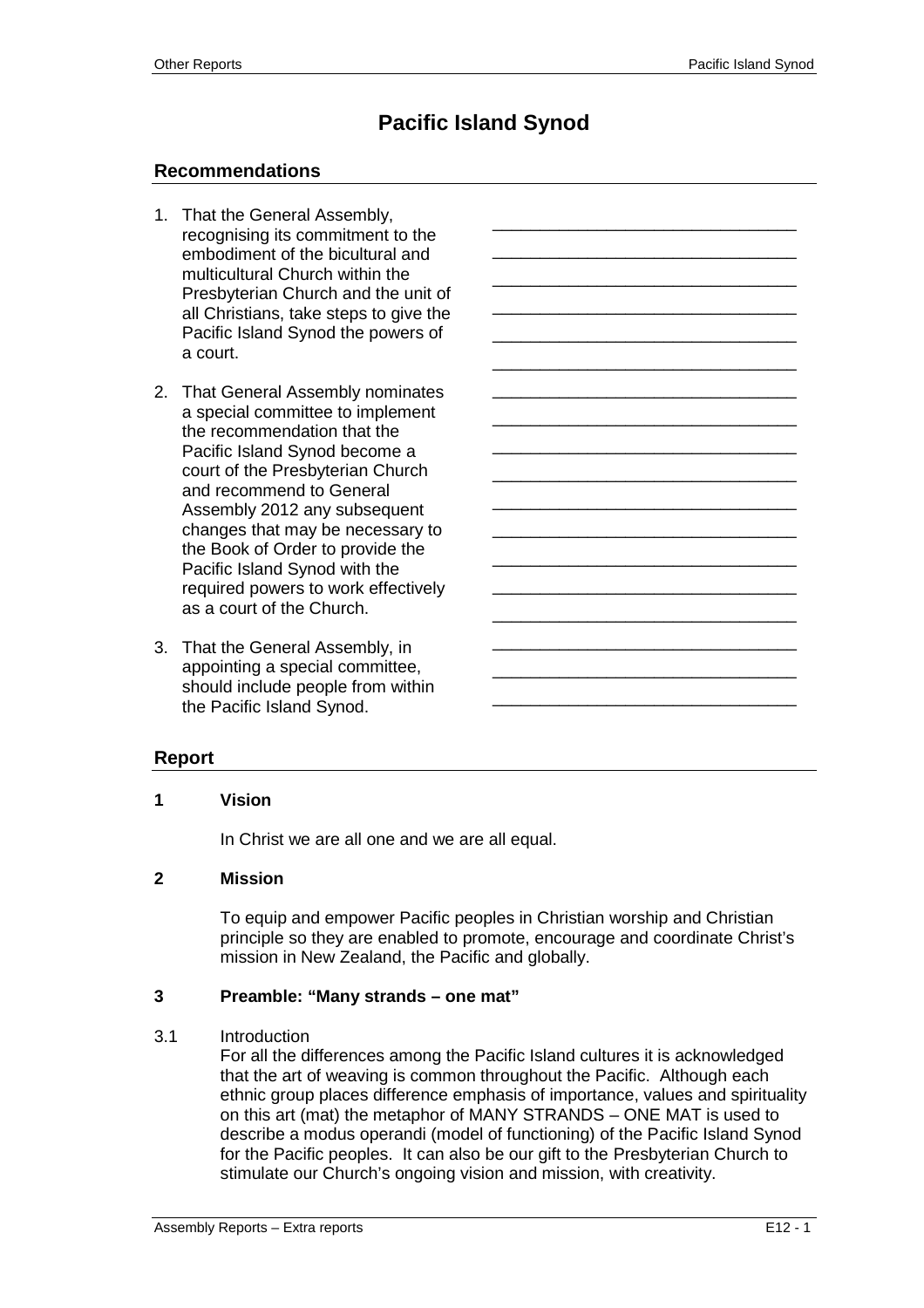3.2 Weaving is a social and relational cultural activity

Weaving is a core cultural activity of Pacific Island women from all over the Pacific, it is also a social activity, requiring the input of men and children. Weaving is a relational activity, the weaving of many strands is a collective enterprise. The mat we weave from the laufala/pandanus leaves is truly a shared creation from the work of many hands working together in partnership. In the making is a collaborative process of giving and receiving, laughing and crying, feasting and singing, learning and sharing, deciding and making.

The many strands are interwoven, one with the other, and at the same time certain strands are highlighted in particular ways, thus supplying the unique designs, illustrating diversity, coherency and interconnectedness, as each strand is woven in and out, lie side by side, in an orderly fashion, blending and complementing each other. Each strand is part of the creation and is an essential and enhancing strand in the woven whole. Whatever our culture, whatever our history, each group contributes a richness to the whole. Therefore there is no space for any individual strand to stand alone or separate itself.

# **4 The strands of the Pacific Island Synod**

The Pacific Island Synod is a recognized national body of the Presbyterian Church, a strand, within the wider mat of the Presbyterian Church. We are a weaving together of five constituent groups that continue to grow and develop in its mission to serve God as Pacific people, wherever we have been placed. Each ethnic group is unique and has its own character. We rejoice in the richness of our cultural diversity. In attempting to make our vision practical, as well as keeping in mind the overall mission of Synod – that of 'equipping and empowering Pacific peoples in Christian worship and Christ's mission in New Zealand, the Pacific and globally'. The Pacific Island Synod values and encourages each ethnic group to organise themselves and take charge of their strategies to true unity amid diversity and unity without uniformity. This a gift Synod celebrates.

The five constituent Synod groups are:

- 4.1 The English Speaking Group
- 4.1.1 Historical Establishment

The English Speaking Group (ESG) originally was established for the purpose of providing a voice and an active role in the Pacific Island Church (PIC) for the members of the PIC generation (many of whom were the first generation New Zealand born children of immigrant foundation members of the Church). Many of this generation grew up in a proudly Pacific Church but increasingly communicating in the English language, socialising and worshipping in the context of people in Aotearoa New Zealand. It has through the years become increasingly bi-lingual as new generations of Pacific youth have begun learning their mother tongue.

In the early days of the establishment of the Pacific Island Synod some ethnic groups within the Synod churches were hesitant to encourage their next generation to join this group, out of a desire to maintain our uniquely Pacific culture and language and perhaps a fear of losing both. However, this fear is unwarranted given that ESG's main purpose is to provide a space and a place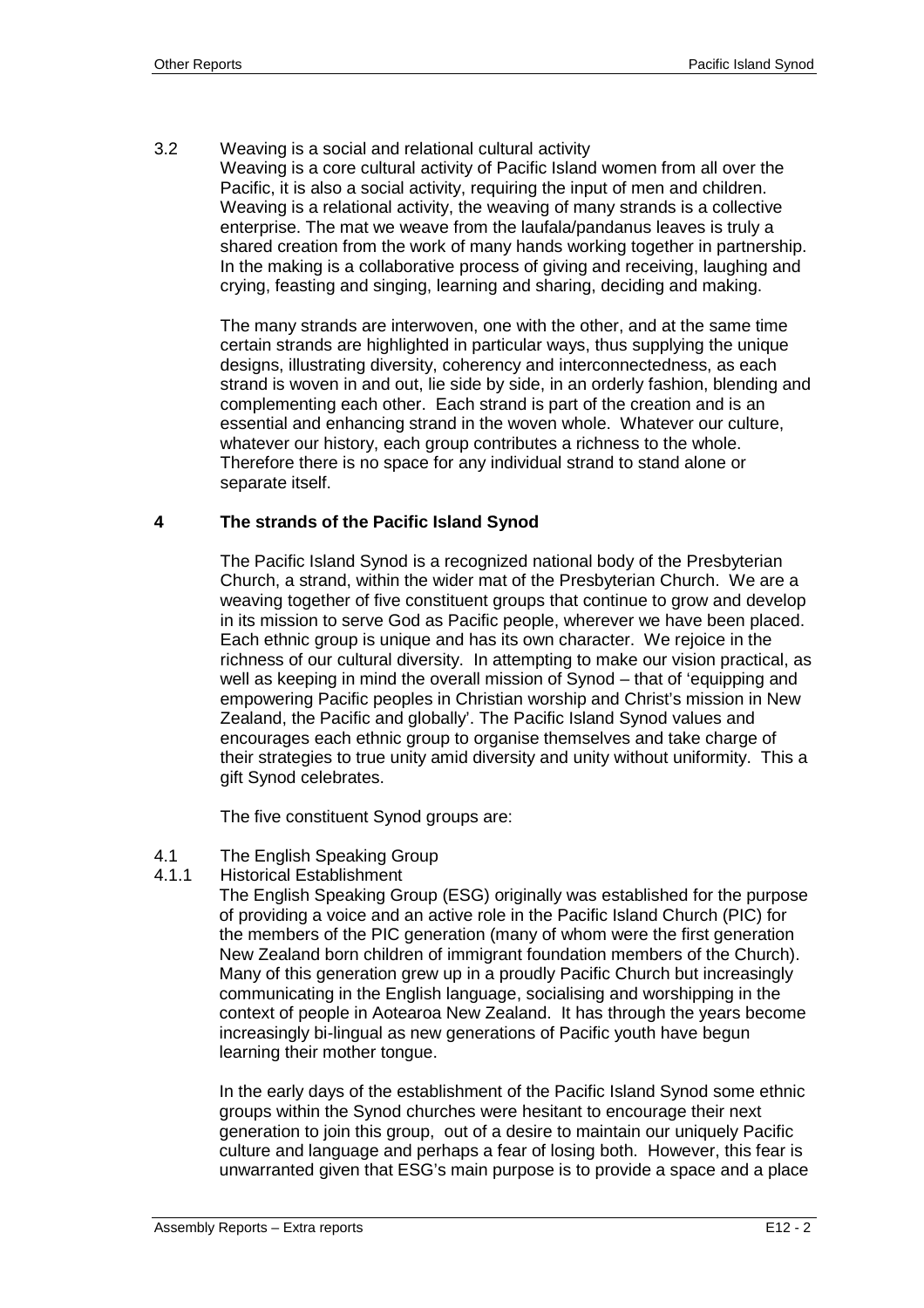for Pacific generations to express themselves freely in the language that they are most familiar and comfortable with. PIC Churches continue to be active and responsible for teaching and ensuring the island languages remain alive within their churches; as well as encouraging and accepting new generations to find expression of their place in the Church family, whether in ESG, or elsewhere in the Synod or wider Church.

## 4.1.2 Contribution

ESG are the smallest group within the Pacific Island Synod, but their voice is strong and they play an active part contributing to and participating fully in the decision-making of the Pacific Island Synod. They have five active representatives within the Synod Executive, and are well represented in various task groups within the Synod.

They are honoured to have four women ministers in their membership. They have brought a vast ocean of knowledge, wisdom and expertise to the group. Not only cultural but they provide knowledge of the national Church. This is a great strength in bridging the cultural and generation gaps as well the Synod and the national Church. Their gifts, abilities, and potentials are fully recognised and utilized. The ESG has been greatly empowered and well resourced by their experiences.

The ESG is the forum that provides the dignity of encouraging open dialogue, to have discernment, gain knowledge, have freedom of expression and to enjoy the fundamental human rights that acknowledge the dignity of each human being – i.e. the laity of the church, women, youth and children. ESG values team leadership, and focuses on the creation of an environment where men, youth, and women can exercise their gifts, develop their ministries and reach their full potential.

#### 4.1.3 Historical first

Rev Tala Fa'amausili was the first Pacific Island woman minister elected to be the Moderator of the Pacific Island Synod. She was elected by the English Speaking Group, and led the Pacific Island Synod from 2006 to 2008 as the Moderator. She had served her moderatorship faithfully and with excellence. ESG remain humbled and appreciate that their involvement in the Synod has been recognized by their contribution and commitment.

# 4.1.4 Mission

At the parish level ESG continues its mission in food, bread and hospital ministries. It also contributes to parish life with leadership in teaching, bible study and choir ministries, and active involvement in church council, management and property committees. ESG continues to be committed to the vision of unity across all ethnic groups, is also represented at presbytery level and continues its commitment to the Pacific Island Synod, in which it has been an integral and essential member since the Pacific Island Synod's inception.

#### 4.1.5 Vision

It continues to be the vision and hope of the ESG that it will become more and more nationally represented throughout Aotearoa New Zealand. They believe that as more Pacific Island and other brothers and sisters within and outside of the Church recognise their unique and vital place and contribution to the Pacific Island Synod and the Presbyterian Church that this dream will become a reality. In the meantime, they work diligently alongside our Pacific Island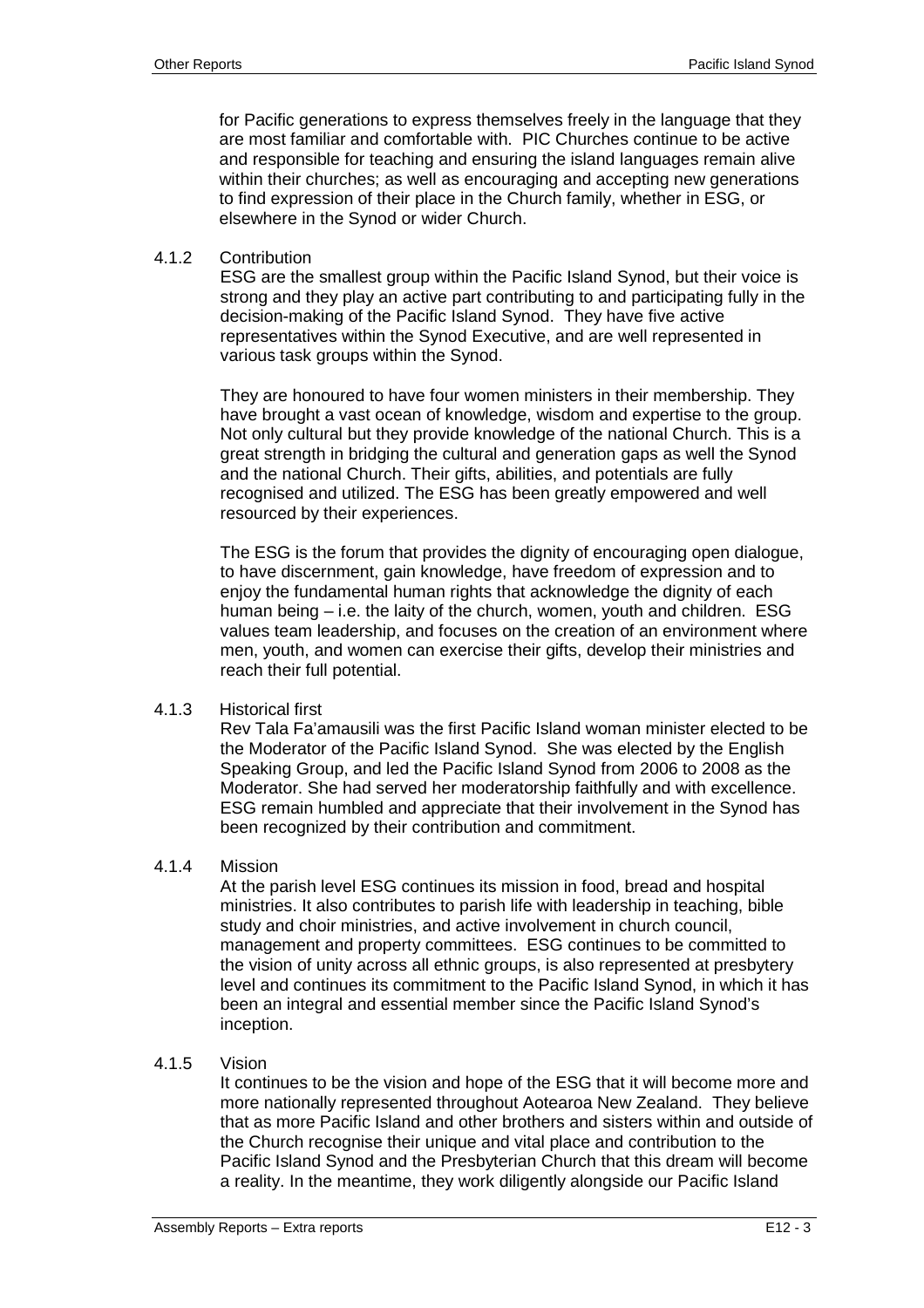Synod brothers and sisters of all ethnic fonos to make Jesus Christ known. To God be the Glory.

#### **4.2 Fono Samoa**

4.2.1 History

The Fono Samoa comprises of 17 churches or congregations with 12 in Auckland, three in Wellington and two in the South Island. Since the Pacific Island Synod came into existence in 1998, Fono Samoa continues to grow in numbers and spirit. Its popularity is reflected in many areas of mission and ministry but especially in the Mafutaga a Tina (Women's Fellowship) and the Tupulaga (Youth). Despite the many hurdles along the way, Fono Samoa acknowledges the love of God in these developments.

#### 4.2.2 Parish Development Units

With the wider Presbyterian Church aim of planting new churches and healthy congregations, Fono Samoa has over the years developed these parishes using the SDU model (Synod Development Units). These five new congregations namely; *Taeao fou o le Talalelei East Tamaki, Satauro o le Fa'aolataga Takanini, Alia o Manu Mangere, Panmure PIC and Sailimalo i le Atua PIC Aranui Christchurch* are beginning to flourish and in the future will be made recognized parishes within our wider Church.

At the same time, we would also like to celebrate these 'successes' with the rest of our Church.

- 4.2.3 Samoan translation of constitution This provides guidelines for the work within the Fono Samoa and also in relationship with other constituent groups of Pacific Island Synod.
- 4.2.4 Fono Samoa lawyer in place The lawyer advises Fono Samoa on legal issues in its operation.
- 4.2.5 Worship Liturgy for Sunday Services and Bible Studies (3<sup>rd</sup> Ed) This resource book provides not only scriptural readings for worship services but also for daily reflections and Bible Studies for the whole year.
- 4.2.6 Sunday School Resource Book (3rd Ed) The Sunday School Resource Book is for children ages 1-11 years and the youth from 12 years upwards. This is printed in both Samoan and English.
- 4.2.7 Permanent venue for future activities One of the hopes of Fono Samoa is to have a permanent venue for its operation and all activities. This will be centralised in Auckland where most congregations are situated and consultations are progressing well.
- 4.2.8 Housing intern student from Knox Centre for Ministry and Leadership A new initiative by the Fono Samoa came from their West Auckland constituent group (Aukilani i Sisifo). The three congregations have pulled together its resources to help fund an intern student from the Knox Centre for Ministry and Leadership.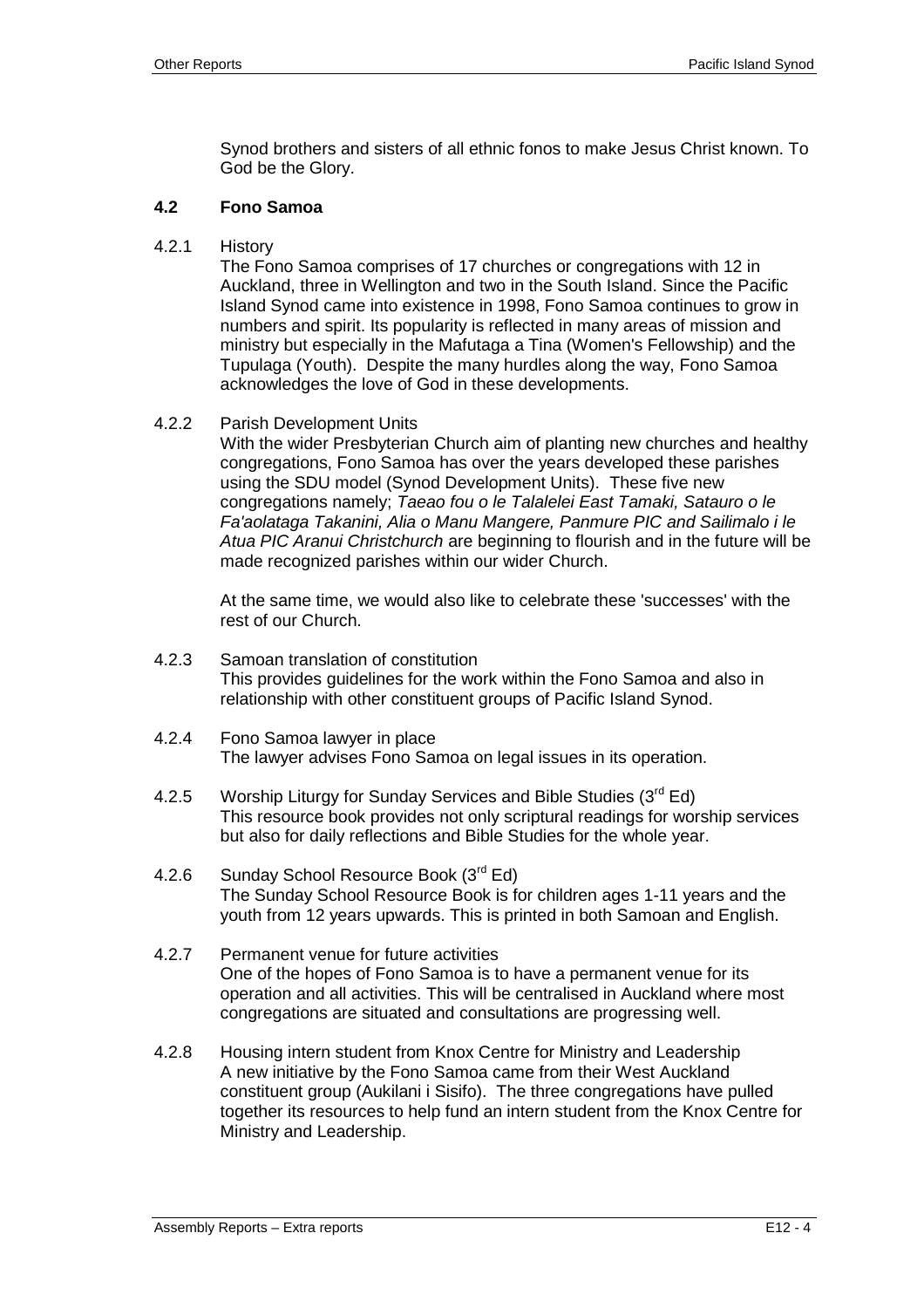# **4.3 Niue Fono Motu**

4.3.1 The Church for the Niue people

In the late 1940s and early 1950s, Niue people migrated to New Zealand. While they settled in Auckland, their first worship place was at St James Church, Beresford Street, Auckland. The gathering of the Niue people retained their denomination the Niue Congregational Church under the leadership of Rev Challis. Later in the 1960's the Church moved to Newton, Auckland. The first Niue minister for the Niue people was Rev Elisi Sionetali at the Newton Church. Rev Lagaua Talagi was second to minister to the Niue people at Newton Church when Rev Elisi passed away in 1970.

In late 1960, the Niue Congregations at Otara and Mangere Pacific Island Church were also established for the Niue people in South Auckland. Rev Pehalo Talagi was the first Niue minister at the Otara Church. Rev Lagi Sipeli was the first Niue minister to the Newtown Church in Wellington. Rev Lagi passed away in 2008. Rev Eveni Lagaluga was the Niue minister at Mangere Church, he has now retired and living in Mangere. In 1981 Henderson was set up for the people in West Auckland, and Rev Leomana Tongatule was their Niue minister for the Henderson Church.

#### 4.3.2 Establishment of Niue Fono Motu

In 1980 Niue Fono was formally established with the following Niue Churches as first parishes - Niue Congregational Churches from Christchurch, Hamilton, Manurewa, Otara, Mangere, Newton, Henderson and St James Niue Newtown Wellington. Since then other parishes were developed which includes Onehunga, Tamaki, Knox-Parnell, Takanini and St Timothy.

The aim of the Niue Fono Motu is to gather the interest of the Niue people in Auckland and to provide appropriate cultural ways of advancing God's mission. From that point forward the Niue people wanted to hear their voice within the Pacific Church in the Presbyterian Church. In 1999, the Constitution of the Niue Fono Motu was registered. One of the significant statements asserted in the Constitution is to express views and concerns on matters concerning the work of the Niuean section of the Presbyterian Church and especially to be their voice within this church that they are affiliated.

4.3.3 Council of Niue ministers

The forum of the Niue Fono Motu Council of Niue ministers was established to oversee the aims and objectives of the Niue Fono Motu and to ensure that the responsibilities, functions and direction vested in the Niue Fono Motu. The Niue Fono Motu is affiliated to the Pacific Island Synod where it has four representatives to the Executive of Synod.

In 2001 the Niue Fono Motu signed an agreement between Ekalesia Niue, the Congregational Union of New Zealand and the Presbyterian Church. It is recognition of each partner to work in partnership in the mission of Jesus Christ and especially to acknowledge each other's commitment to work with the Niue people.

#### 4.3.4 Association of Presbyterian Women

The Niuean Association of Presbyterian Women is a strong movement under the umbrella of Niue Fono Motu. They continue to promote fellowship among Niuean women within their parishes. In worship they also encourage the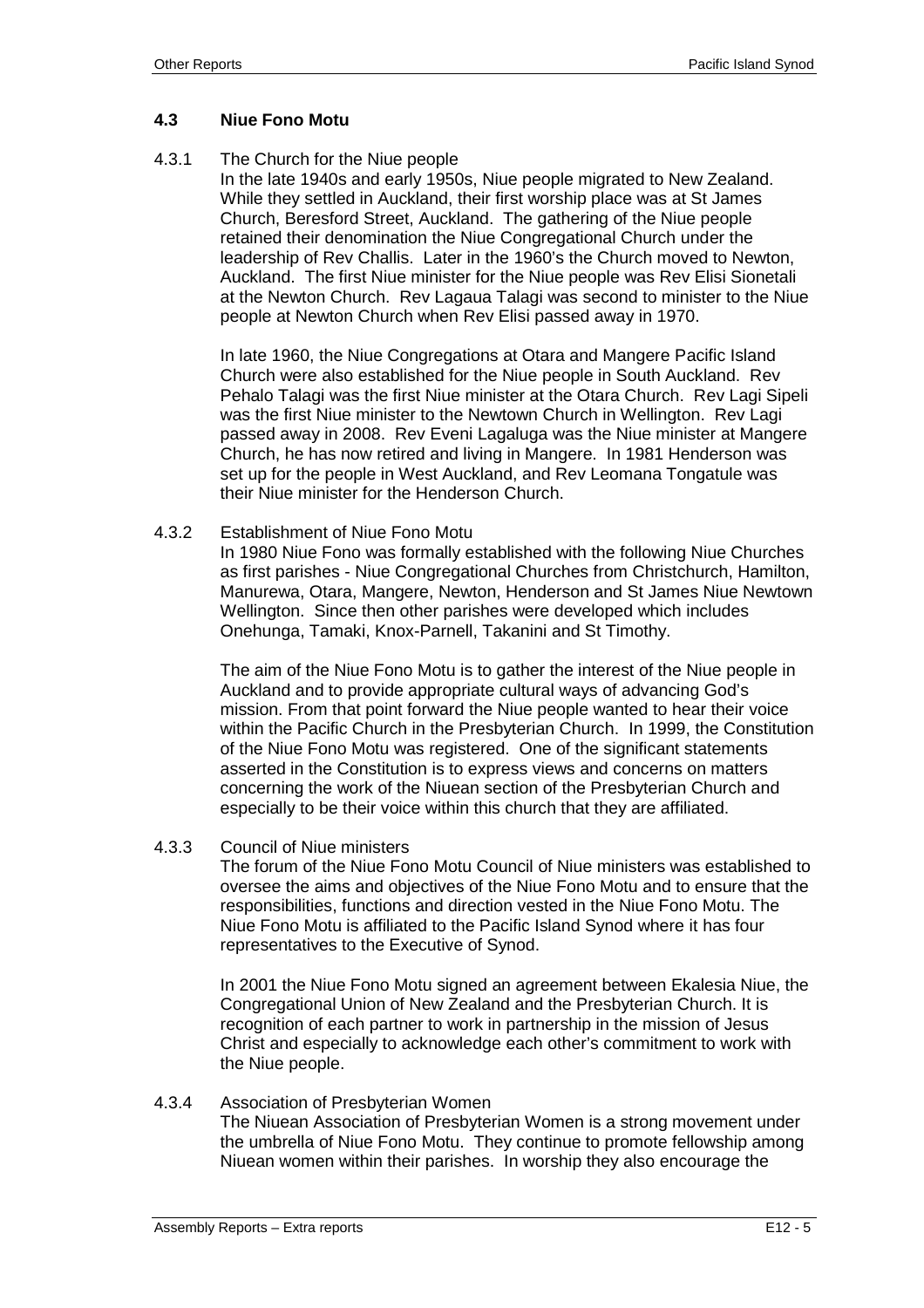proclamation of the Gospel in their study, preaching and participation in worship.

4.3.5 The Niue national youth

One major factor within the youth movement of the Niue Fono Motu, it confirmed and supported the process of their setting-up of a five year Planning Project. The project states that their wish is to have a 'stand' in the Presbyterian Church where cultural expression of their cultural identity and values are maintained in the Church they belong too, the Presbyterian Church. And while they are passionate about their level of participation with the Niue Fono Motu, they continue to seek to understand and retain their cultural heritage.

# 4.3.6 Niue Fono Motu annual conference

The Annual Conference of the Niue Fono Motu was held during the Queen's Birthday weekend. The funding for its annual conference is entirely from levies from each Niue Pacific Island Presbyterian Church and gifts for the running of the annual conference.

The annual ministers' retreat in October is a time where ministers deal with business from the AGM of the Niue Fono Motu. The Council also prepare other important matters for the next annual conference. The Council extended invitations to all the session clerks and treasurers from each Niue Pacific Island Presbyterian Church to attend the retreat, this is seen as another way of fostering and understanding the ministry work among the Niue people in each Pacific Island Presbyterian Church. Our other outreach is supporting all projects in overseas mission within the Ekalesia Kerisiano Niue, Niue Island. We fulfilled this by means of monetary support as well as furnishing the Millieum Hall in Niue. Niue Fono Motu also offers financial support for newly built pastors' houses on Niue Island.

4.3.7 Future

The most important issue for the Niue Fono Motu is the concern for the future of our Niuean ministers in the Pacific Island Presbyterian Church and Niue Fono Motu, as in a few years time, most of our ministers today will be retired from their ministry work in the Presbyterian Church.

Every year for the last seven years, it has been identified that Niue Fono Motu has reached a crisis phase in ministry in terms of shortage of Ordained Ministers from 2010 onwards. Hence, the major goal for the Niue Fono Motu is to continue to seek ways to promote a recruitment policy in which each Niue Parish must encourage, support and nurture potential candidates towards applying for both national and local ordained ministry. We are pleased to report that one Niuean candidate, was confirmed by the National Assessment Workgroup this year, to train for national ordained ministry.

# **4.4 Fono Tokelau/Tuvalu**

4.4.1 This Fono is made up of four parish groups: Porirua Tokelau Pacific Island Presbyterian Church, Grey Lynn Pacific Island Presbyterian Church, Taupo Tokelau Group in St Paul's Union; and the newly established Tuvaluan Parish, Niutao Pacific Island Presbyterian Church. There is also our Tokelauan Presbyterian in St John' Presbyterian Church, in Rotorua.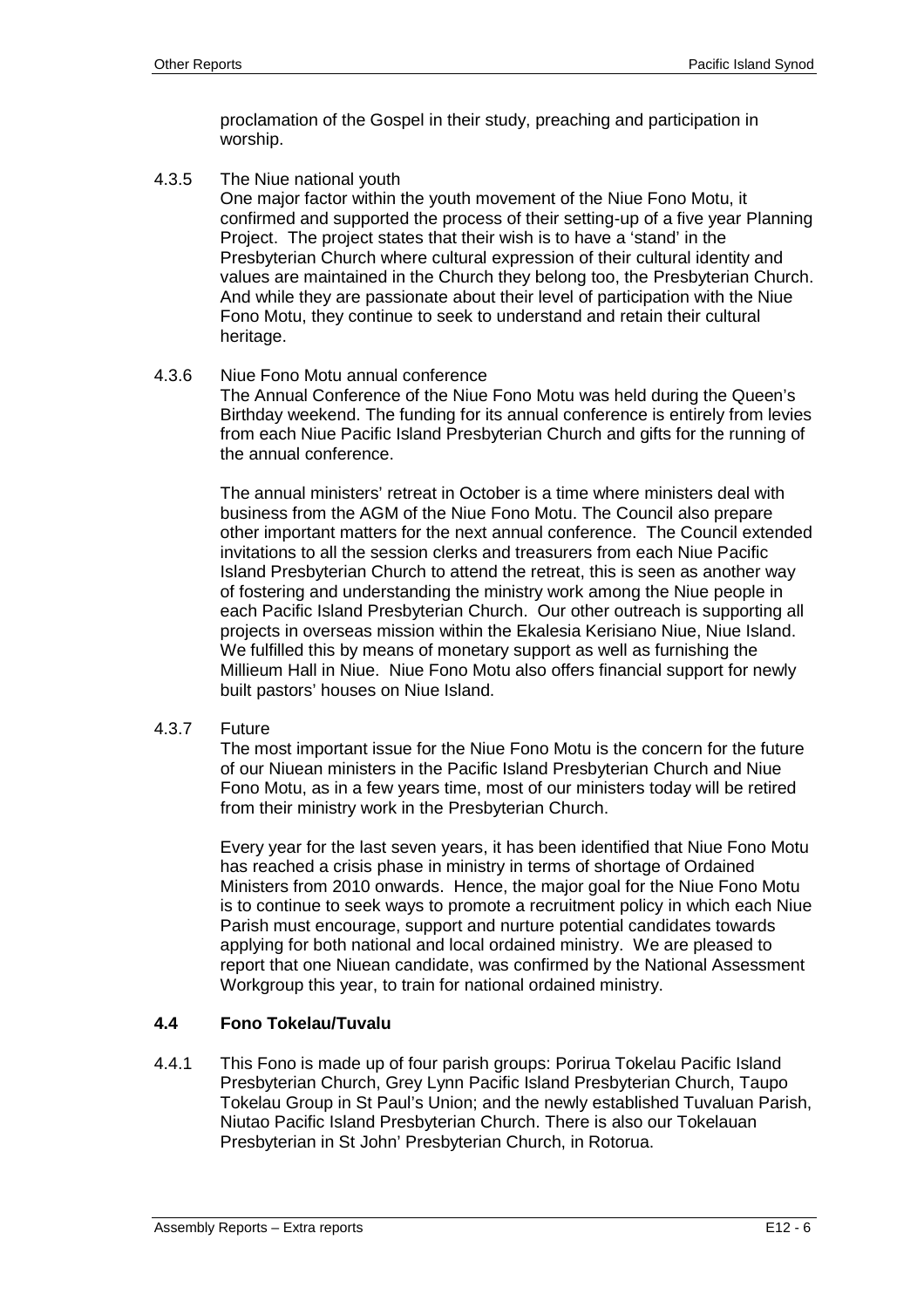The combined membership of this Fono is about 500 communicant members and an overall estimate of 700 pastoral members.

The ministers have been preparing a lectionary in these languages for all members, and will soon be available for distribution.

4.4.1 Tokelauan translation

The Fono has been involved in the arduous work required over the past 10 years, in translating the New Testament to the Tokelauan language, which was celebrated and launched last year. This has been a monumental achievement, and a wonderful gift to the people, to declare God's Word in their own language. This was accomplished through a collaborative, ecumenical, and national effort with all Tokelauan groups, in various denominations. The second phase is underway i.e. working towards the translation of the Old Testament.

# **4.5 Uapou Fellowship**

"Ei Reo Akaaravei no te Uapou Fellowship! Ei Reo Tuoro! Ei Reo Ariki-riki! Ei Reo Akangateitei Anga! Ei Reo Aroa!"

4.5.1 Its ongoing journey of faith

The Uapou Fellowship continues to maintain its strength and enthusiasm more so at its Annual Celebrations. This year it was held during Queen's Birthday Weekend of 4 June through to the Monday 7 June 2010, again at the "O-Lelei" Pukapuka Centre, Mangere and hosted by the parish of Mt Eden PIC Ekalesia - Auckland. These are parishes that gathered for fellowshipped at the gathering of the Uapou Fellowship Queen Birthday Weekend: Auckland Pacific Island Church, Mt Eden PIC, Tamaki Pacific Island Church, Onehunga Cooperate Parish, Otara Pacific Island Presbyterian Church (Youth), Hamilton Pacific Island Church, Tokoroa Pacific Island Church, Hawkes Bay Pacific Island Church, Porirua Pacific Island Church, Wellington Cook Islands Presbyterian First Church of Otago, Dunedin. The 2011 Uapou Fellowship will be hosted in Hamilton by the Uapou Fellowship Youth Council.

4.5.2 2010 highlights

This year the Uapou celebrated its 35 years in existence and again remembers its own history and its early beginning from 1975 in Hastings under the Presbyterian Church. We also remember those who initiated the idea of setting up a foundation for a National Body of the Cook Islands people under the Presbyterian Church that are no longer with us. Only a few today are still with us and continue to fully participate. It is always a good foundation to remember those from the past and the vision we work towards into the future that was prepared as early as 1975.

4.5.3 Konitara Orometua – Council of Presbyterian Church Cook Islands Ministers This year's celebrations of the Uapou Fellowship 2010 was opened with a Konitara Orometua – Presbyterian Church Cook Islands Ministers Retreat on the 2 – 3 June 2010, hosted by the Otara Cook Islands Pacific Island Presbyterian Church.

The Rev Robert Robati-Mani was invited by the Executive Konitara of the Uapou to facilitate the retreat. It was an unforgettable event that brought all our Cook Islands ministers within the Presbyterian Church together for the first time. We were overwhelmed by the attendance of all those Cook Islands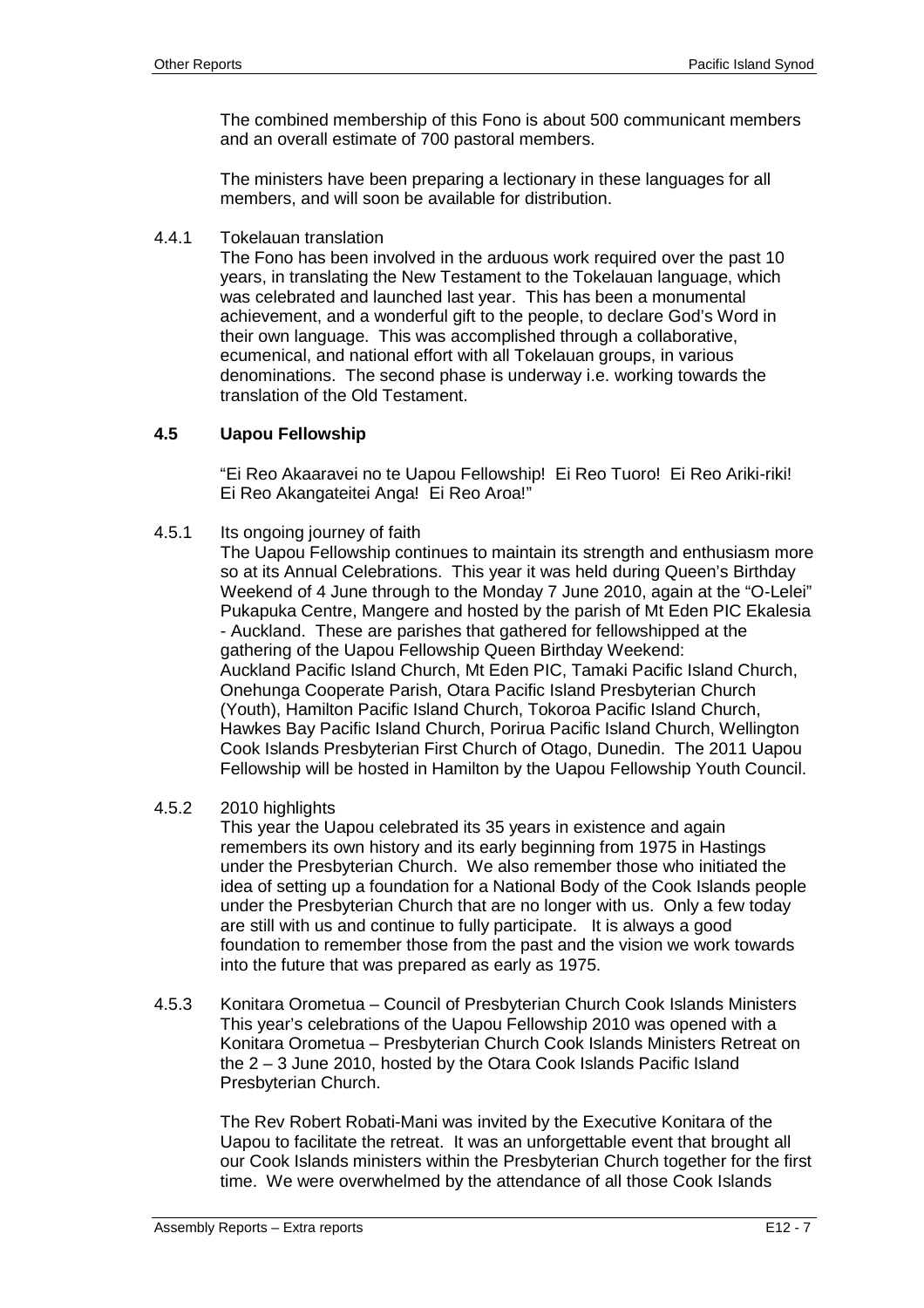ministers who have been working in Papaa (European) parishes who all came with the blessing of their parishes and their congregations. The majority of those that travelled to Auckland were sponsored by their respective parishes/congregations and we are humbled by their contributions in this way – Meitaki maata – thank you.

Preparation: It is so true at this time to say that there were 'Retreats' previously planned and organized and not everyone could attend due to work commitments. The highest attendance to any one retreat was six or seven in both Auckland and Wellington in previous years. We sincerely and openly congratulated at the completion of our retreat our Facilitator the Rev Robati-Mani for his enthusiasm and commitment together with the hosting of Ekalesia Cook Islands of Otara Pacific Island Presbyterian Church.

4.5.4 Memorandum of understanding between the Presbyterian Church of Aotearoa New Zealand and the Cook Islands Christian Church As an outcome from the Retreat, the ministers tirelessly worked to review the draft memorandum of understanding between Presbyterian Church and the Cook Islands Christian Church of the Cook Islands. Special focus was given to the emphasis and impact the content of the document will have for Cook Islanders that are residents of Aotearoa, affiliated member of a Presbyterian Church of Aotearoa New Zealand and members of the Uapou Fellowship.

The Uapou wished to make acknowledgements to those ministers within the Presbyterian Church for the visionary pathway provided for the document to eventuate. It is our hope and prayer that both current and future Presbyterian Church Cook Islands ministers and leaders will take that vision to another level on behalf of the Uapou Fellowship and the Cook Islands people that will indeed benefit the wellbeing of Cook Islands people in Aotearoa New Zealand.

Therefore, the Uapou anticipates continuous work on the document and in consultation with the Presbyterian Church and your desk will be informed on its outcome in due time.

4.5.5 Cook Islands Student Training Funds for training of ministers of word and sacrament

There is a strong view from the Uapou Council of Ministers to set up a Cook Islands Student Training Funds for Theological Training. This is an initiative set up by all Cook Islands Minister's who attended the Retreat to be established and challenges will be with all Cook Islands Congregations up and down the country to seek to support the initiative that will assist students into the future. Thus all Cook Islands are invited to contribute to a fund that has been solely set up for this purpose.

4.5.6 Moderator of the Pacific Island Synod Since the beginnings of Pacific Island Synod, we have thus far been privileged in having two Cook Islands ministers as Moderator to the Pacific Island Synod. Our first was the Rev William Cuthers and the now current Moderator the Rev Ngatokotoru Ine. We praise and thank God for their leadership in this way.

#### 4.5.7 Our testimony

The Uapou Fellowship continues working to enhance and develop support towards mission and ministry work as a national organisation. We acknowledge and commend the journey that is at times long and challenging. The Uapou Fellowship has in its entirety appreciated working alongside other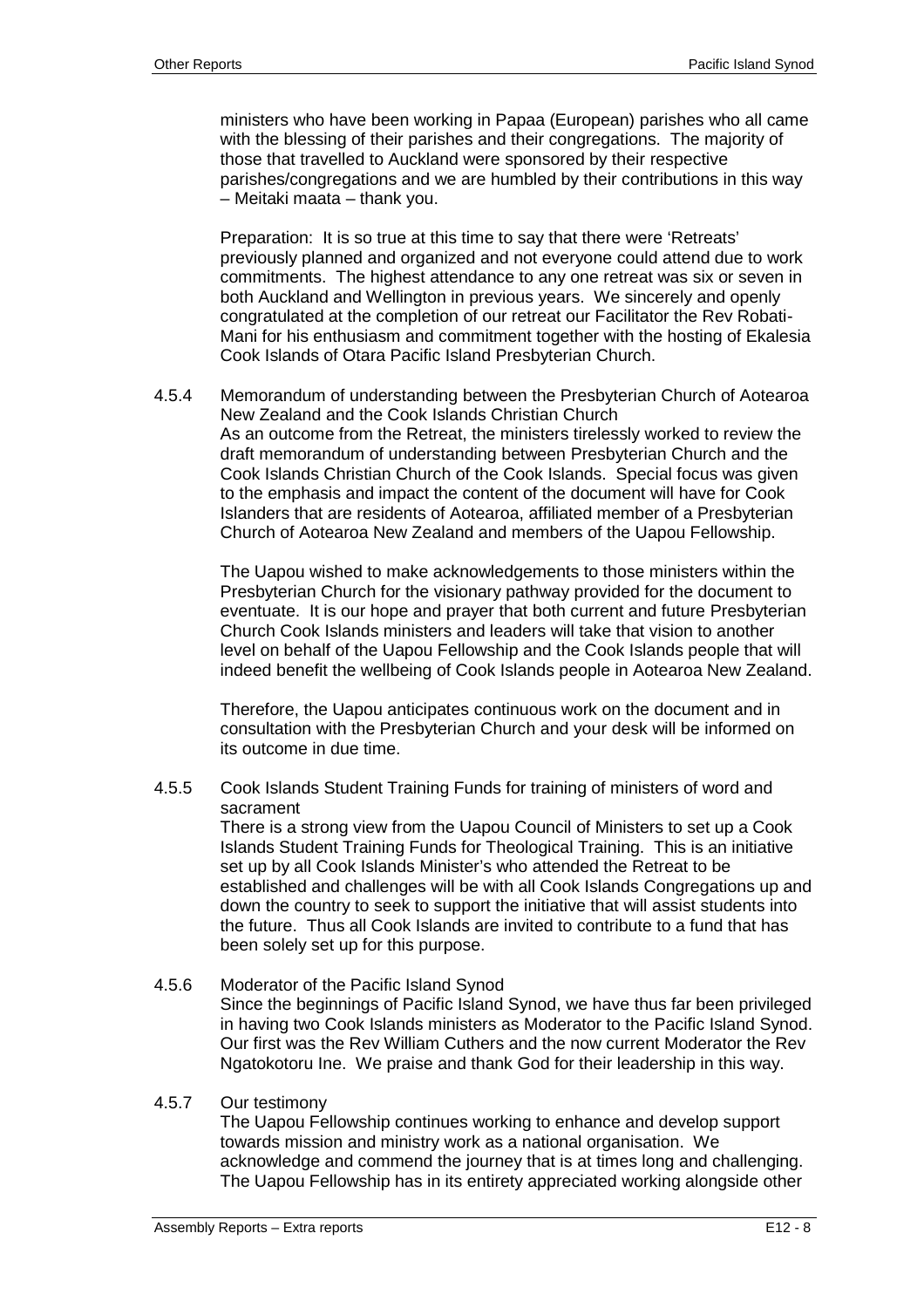Fono's within the Synod, as we all journey together as people of God for the betterment of our Pacific peoples within the Presbyterian Church and in Aotearoa New Zealand.

## **5 Pacific Island Synod strategic plan**

5.1 Theological Reflection Centre

We have been working diligently to develop a centre to support Pacific people in ministry and provide support for the wider Pacific community in need. The Theological Reflection Centre has been a vision and a dream of the Pacific Island Synod for over ten years.

We believe that when this Centre is up and running we hope to be able to work with the Knox Centre for Ministry and Leadership to provide resources of Pacific people and courses as well as internship opportunities within the Pacific Island Church and ministry context for the whole of the Presbyterian Church.

We also believe that this Theological Reflection Centre will become a leading centre for research as well as a resource for Pacific literature and theological reflection and study for the whole Church.

We are currently awaiting progress on an available venue and negotiations are underway.

The issue of sustainability is a priority at the moment and research is being carried out as to funding this Centre and maintaining sustainability for the future.

5.2 Theological objectives

To collect and store Pacific Island resources in ministry and mission

- 5.2.1 Enable and encourage Pacific churches to openly share and utilise resources amongst the different ethnic communities.
- 5.2.2 Develop a good network amongst Pacific Island communities and Centres of a similar nature within New Zealand, the Pacific Region and the world.
- 5.2.3 Explore and develop the ministry of Ministers, women and youth amongst Pacific Island people in New Zealand, the Pacific region, and the world.
- 5.2.4 To fundraise to develop and sustain the centre as a resource to Pacific peoples and all peoples for Mission and ministry, research and contribution to society as a whole.
- 5.3 Orientation programme for those interested in ministry An orientation programme will soon be available for those interested in ordained ministry. It is for anyone who has an interest, without the obligation of a commitment. This is where questions can be asked and answered, frank discussions on expectations of ministry, academic qualifications, the reality of ministry, and so forth. This programme will provide the necessary preparation for those interested in pursuing the call to ordained ministry.
- 5.4 Youth involvement At our Annual Conference this year, we called for a Pacific Island Synod Youth Meeting, prior to Synod's future Annual Conferences. This is to encourage youth involvement in the decision making process, to hear their voice, to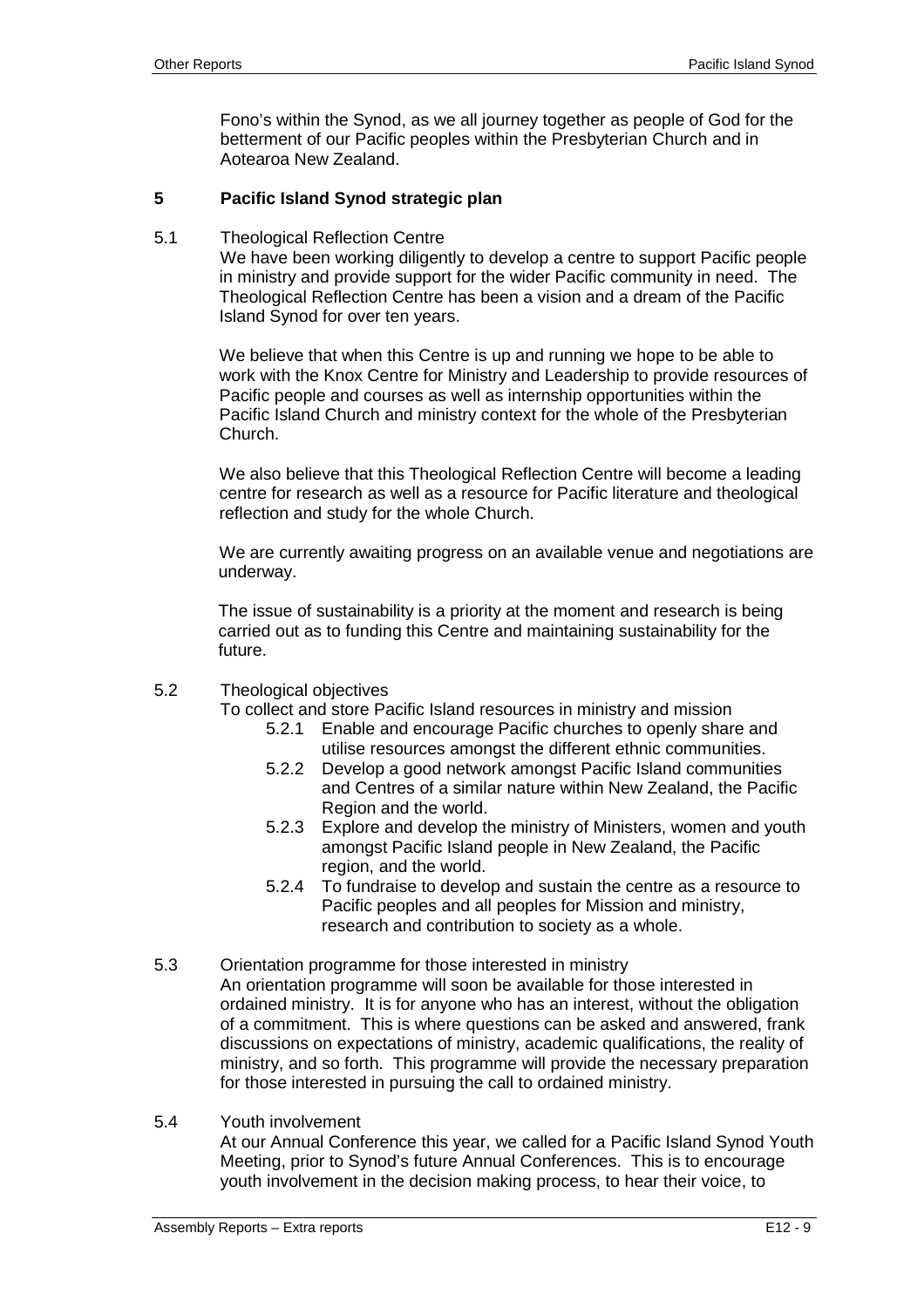continue the development of them as leaders, and to build up youth participation, youth networks, and to provide intentional space for them to walk alongside their ministers and elders, and know that they are valued within the Synod.

#### **6 Pacific Conference of Churches**

6.1 Komiti Moana Nui

The Komiti Moana Nui (KMN) is made up of representatives of Te Aka Puaho and the Pacific Islands Synod which manages the relationship of Presbyterian Church and the Pacific Conference of Churches (PCC). We are getting more involved in the life of the ecumenical movement in the Pacific through seminars and training workshops for leadership, ecumenism, HIV/AIDS human rights with focus on youth and women. Saumalu Tuitama (English Speaking), Georgina John (Cook Islands) Lee Makavani (Niue), Jubilee Suifili (Samoan, representing Te Aka Puaho), Vinise Moananu (Samoan, Council for World Mission Workshop) Rev Linda Hope (Tokelauan) all enjoyed their life changing experiences and will continue to be instrumental in the journey of the Pacific Island Synod. PCC is represented on the Global Ecumenical network on Migration (GEM), a programme of the World Council of Churches, by Rev Asora Amosa.

6.2 Pacific Church Leaders Meeting (PCLM 2010)

It was a historical moment when the Presbyterian Church hosted a first ever meeting of the Pacific Church Leaders here in Aotearoa from 7 to 13 August 2010. With the theme of migration, KMN organised and the Moderator Rev Dr Graham Redding opened the meeting and Te Aka Puaho welcome and hosted the PCC Church leaders on to Te Maungarongo Marae in Ohope on 7 August. The meeting continued in Auckland at the Hotel Grand Chancellor Conference facilities in Mangere till its conclusion. Pacific Islands Synod hosted them in Auckland during the week. We acknowledge in appreciation the monetary grant the Church made towards the costs of hosting this meeting. PCC sponsored and covered the rest.

- **7** We have shared briefly the weaving that is occurring in each constituent group and as a Synod as a whole, and together, we share our heart in our theology of the **Many Strands of One Mat.**
- 7.1 The place of scripture and theology in the Many Strands of One Mat The richness and diversity of this multifaceted weaving process is amply illustrated to Paul's image of the Church, "there are many parts but one body".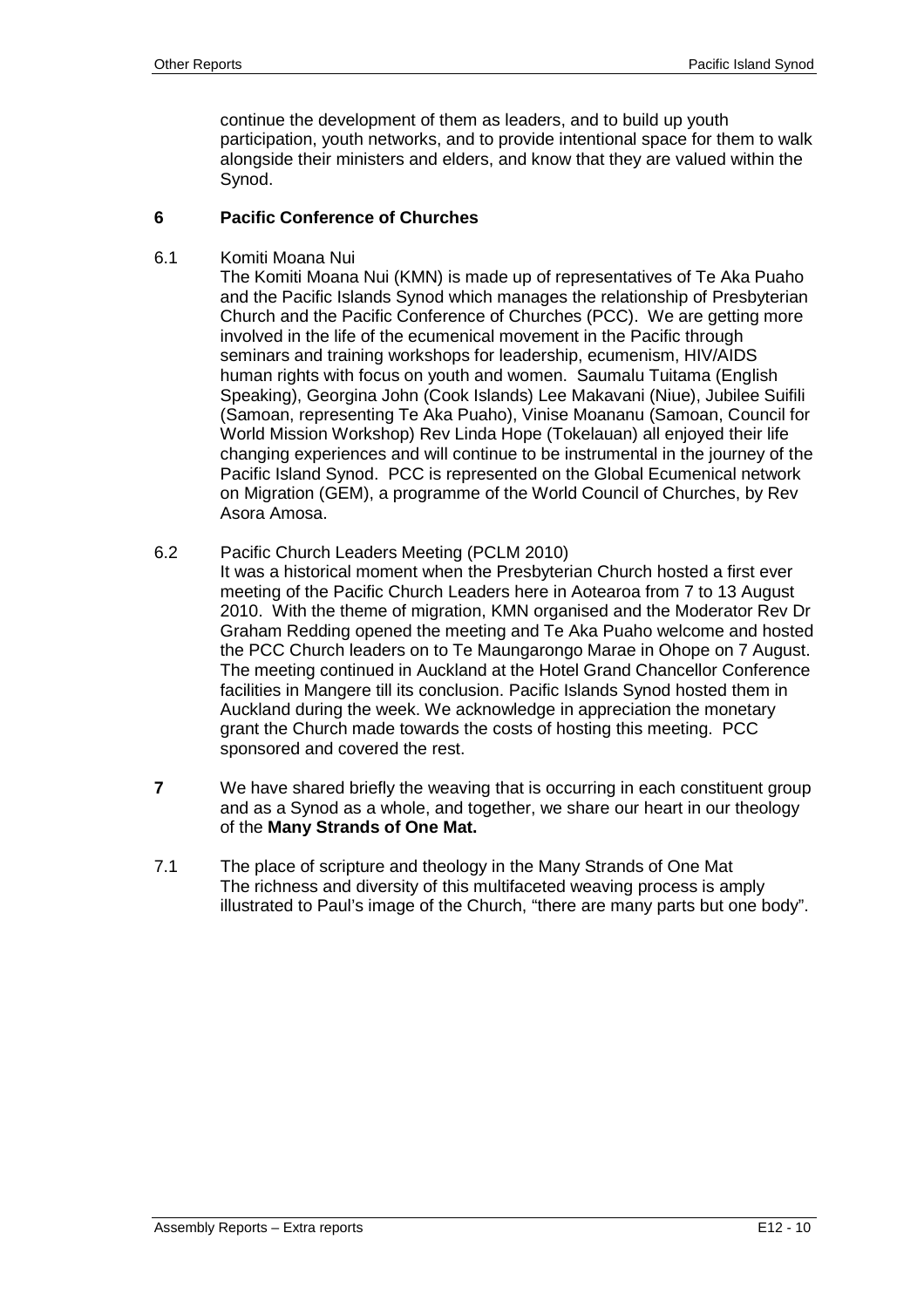$1$  If we are to affirm and value this vision of unity in diversity, it must find it's referent, standard, and source in the excellence of the Triune God, the Creator, the redeeming and healing love manifested in the life, death, and resurrection of the Son, and the sustaining and transforming work of the Holy Spirit. The crucial concept termed "perichoresis" is used in relation to the Trinity depicts the three persons of the Trinity as separate persons of equal standing that relate to each other in perfect harmony and unity, interpenetrating one another without diminishing the personhood of any. Perichoresis is described as: 'the divine persons exist so intimately with one another, for one another and in one another, that they constitute themselves in their unique, incomparable and complete unity".<sup>2</sup>

- 7.2 What does this imply for the Presbyterian Church of Aotearoa New Zealand? The logical implications for the church of this understanding of God as Trinity, said Moltmann, is that the ecclesiastical structures of power and hierarchy that flow from the notion of a divine monarchy, must give way to the horizontal structures of fellowship, equality and interdependence.<sup>3</sup> Perichoresis is the operating principle (modus operandi), for the ways in which humankind (and church) was called to function in terms of interpersonal relationships.<sup>4</sup>
- 7.3 The Triune God presents a model for connection and relationship. Relationship and connection is the basic step in the spiritual formation of the whole Body of Christ and the whole network of relationships.
- 7.4 We proclaim and celebrate the gospel of Jesus Christ in worship and action. But through the Grace of Jesus Christ we also affirm our traditional spirituality and our place in God's Creation. Our life with the Presbyterian Church is changing as we all seek to work together in partnership.
- 7.5 We are in this together, and we will continue to journey together, guided by the Holy Spirit, seeking the healing of our relationships and ways of being who we are, both fully Christian and fully Pacific Islanders.

#### **8 Summary**

**MANY STRANDS – ONE MAT** in the making, honours the whole network of relationships. This has been and will continue to be embodied by the Synod in its operations despite our ethnic diversity. This dynamic of relationships echoes the dynamic of the relations between "the Three Persons who together constitute the Deity".<sup>5</sup> Therefore, the model of the Trinity offers helpful insights for a theology of 'Many Strands – One Mat'. This model portrays a relational, connected, ever-present, passionate Weaver God and Creator who is inviting

<sup>&</sup>lt;sup>1</sup> 1 Corinthians 12:12

<sup>2</sup> Stanley J Grenz, *The Social God and the Relational Self: A Trinitarian Theology of the Imago Dei, The Matrix of Christian Theology* (Louisville, KY: Westminster John Knox Press, 2001), 43. 3 Ibid., 45.

<sup>4</sup> Colin E Gunton, *The One, the Three and the Many: God, Creation and the Culture of Modernity* Cambridge: Cambridge University Press, 1993), 168.<br><sup>5</sup> Beejl of Cassarse, Latters in Desument in Fark: Christ

Basil of Caesarea, Letters in *Document in Early Christian Thought* (Cambridge, 1975), cited in Colin Gunton, *The Promise of Trinitarian Theology* (Edinburgh: T 7 T Clark, 1993), 81.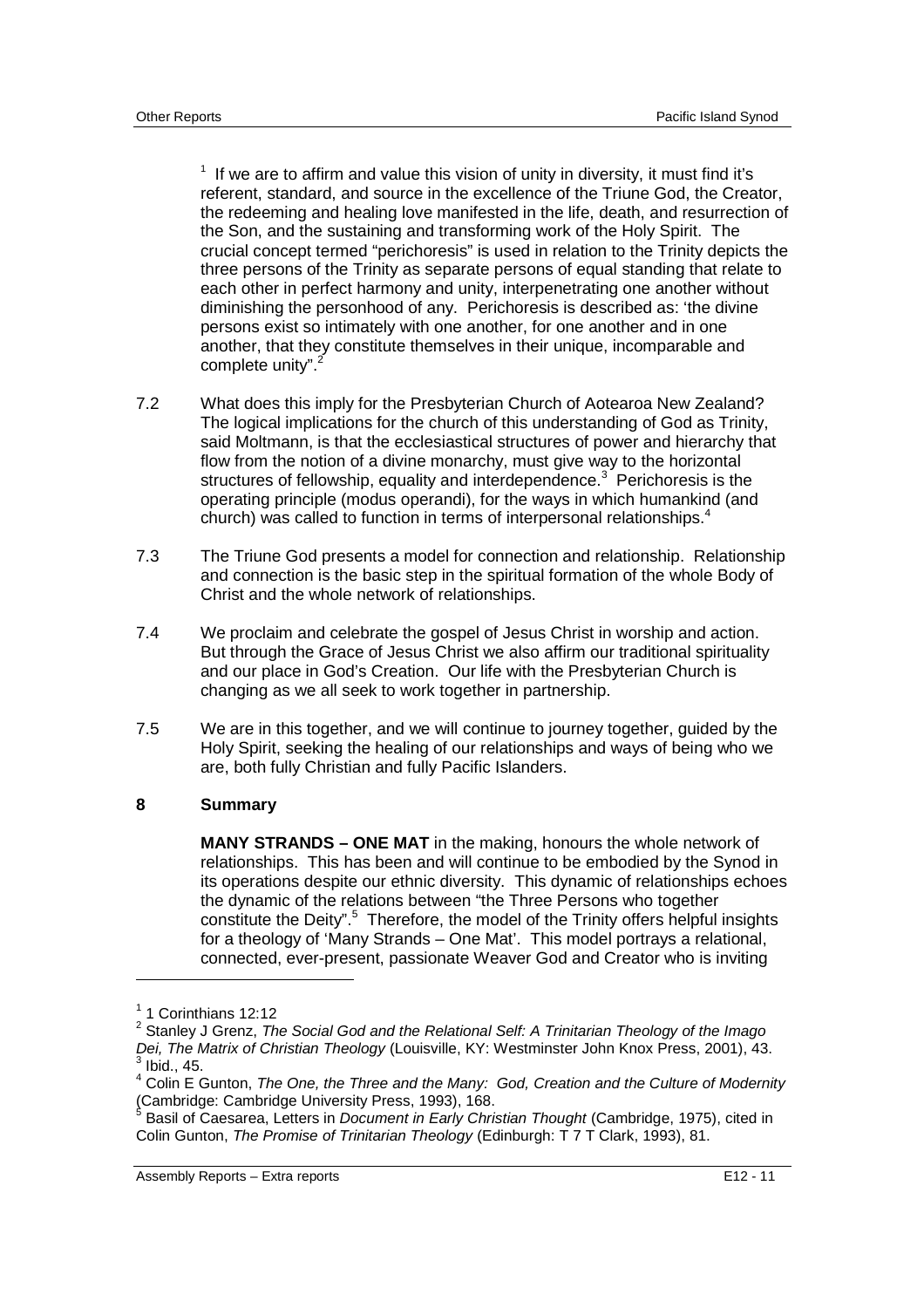us, as the church to each offer our strands and share in weaving the Mat of creation.

#### **9 Reasons to become a court**

9.1 The spirit of the multicultural church within the Presbyterian Church The Pacific Island Synod discussed how the decision making of the Presbyterian Church could embody the nature and the spirit of a multicultural

> church described in the Preamble to the Book of Order (refer section 1.5, A.3). It states "The Church has become a multicultural church. Immigration from Pacific Island and other nations through the world have transformed, continue to transform and contribute to the multicultural character of the Church." This is the spirit of partnership.

> As we think about how we work on such a spirit of partnership we offer you insights from "The Isaiah Vision" by Raymond Fung. A book appropriately subtitled "An Ecumenical Strategy for Congregational Evangelism." We see his work as a strategy for being Church. The text for the Vision comes from Isaiah 65: 20-23:

> *"No more shall there be an infant that lives but a few days, or an old person that does not live out a lifetime. They shall build houses and inhabit them; they shall plant vineyards and eat their fruit. They shall not build and another inhabit, they shall not plant and another eat. My chosen shall long enjoy the work of their hands. They shall not labour in vain, or bear children for calamity."*

> We offer you Isaiah's summary of the vision. God wants a community in which:

- Children do not die
- Old people live in dignity
- People who build houses live in them
- Those who plant vineyards eat the fruit

Raymond Fung went on to say of the vision:

- It makes universal sense
- **It communicates well**
- It is easy to relate to our own context
- It helps us to assess human behaviour, actions and policies

He says, *"the vision is about partnership. Partners are equal, know their limitations, know what they have to share and expect others to give their fair share. Partners have their own favourite agenda, but do not impose it on other partners."*

9.2 The Spirit of Unity within the Presbyterian Church

Furthermore, the Presbyterian Church's commitment to unity is also described in the Preamble to the Book of Order (section 1.6 A.4&5) thus: "Another sign of unity was the decision in 1969 for 28 churches of the Congregational Union to join the Presbyterian Church, bringing with them their Pacific Islander members. The Church continues to give expression to the union all Christians enjoy in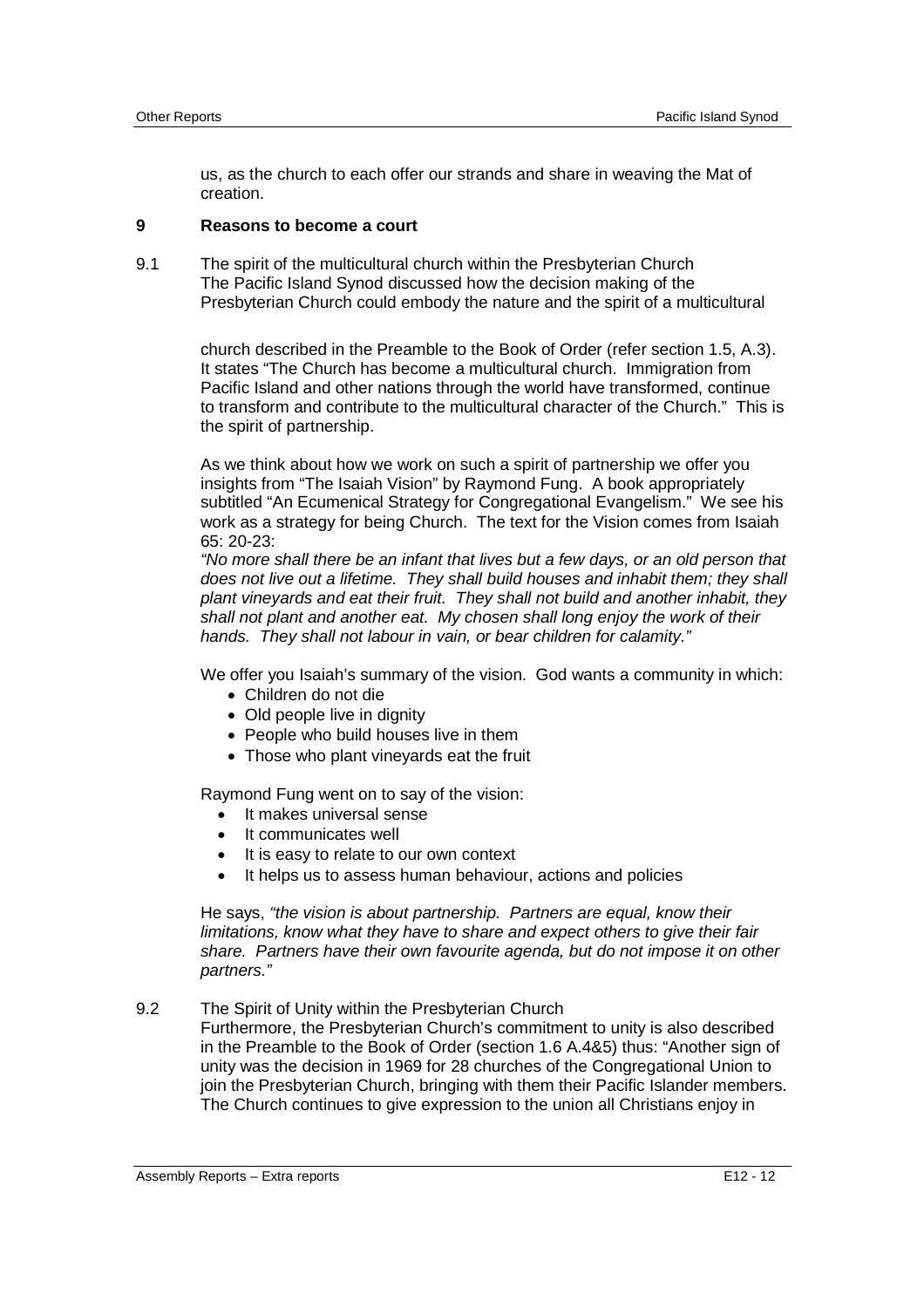Jesus Christ. This is the spirit of the gospel. $6$  The Gospel is kerygma – both word and action.

#### 9.3 Brief History

9.3.1 Past

It is no doubt that the spirit of the gospel was the spirit in Reverend Challis' heart towards the Pacific Island people. The former European missionary to the islands, Reverend Robert Challis helped influence the way the Pacific Island Congregational Churches (PICC) developed during the 1950s and 60s.

There is no question of his commitment and loyalty to Pacific Islanders and their spiritual development in the New Zealand context. He strongly advocated the belief that the way ahead for Pacific Islanders was to learn as fast as they could the ways of the Europeans. Such a philosophy did however cause some resentment amongst Pacific Island leaders and people. It came as no surprise therefore that the solution he offered to the PICC (when the Congregational Church of New Zealand took a downward turn owing to a decline of membership) was to join a much bigger and powerful European Church – the Presbyterian Church of New Zealand. A leap of faith? Blind or open? There is no doubt that both the PICC and the Presbyterian Church of New Zealand (as it was then known) had their own respective reasons for agreeing to merge. Given the ecumenical mood of the period, such a move was probably in line with theological and liturgical world-wide trends. The call for Church union was strong. The cry 'we are all one in Christ' was loud and clear. The merits of theological and sociological cross-polynisation became powerful incentives to facilitate and accommodate dialogue. Both sides stood to gain, and they have.<sup>7</sup>

#### 9.3.2 Present

We came from different points of the world in our own vaka/boats, from Europe, Pacific, Asia as tauiwi (non-Maori). And as our history shows, we merged onto a bigger ship, building relationships as we journey to many seas doing mission together. As Pacific people within the Presbyterian Church, we have been almost 40 years in partnership. The frustration is that when we sail the Pacific Ocean, we've only been consulted on how to maneuver the ship, rather than given the authority to steer and lead us through the waters that are familiar to us, and in which we are ably experienced.

The Pacific Island Synod is now functioning and growing into its mission, but in many respects it is 'treading water' because all substantive decisions remain with Presbyteries. Synod has structure without force, appearance without authority.

The Pacific Island Synod does not want power of veto. What is sought is freedom and responsibility for the oversight of Christ's mission among Pacific Islanders, under the authority of the General Assembly. For the Pacific Island Synod to become fully integrated with the Presbyterian Church, is a stronger

<sup>6</sup> John 17. 11

<sup>7</sup> General Assembly 1994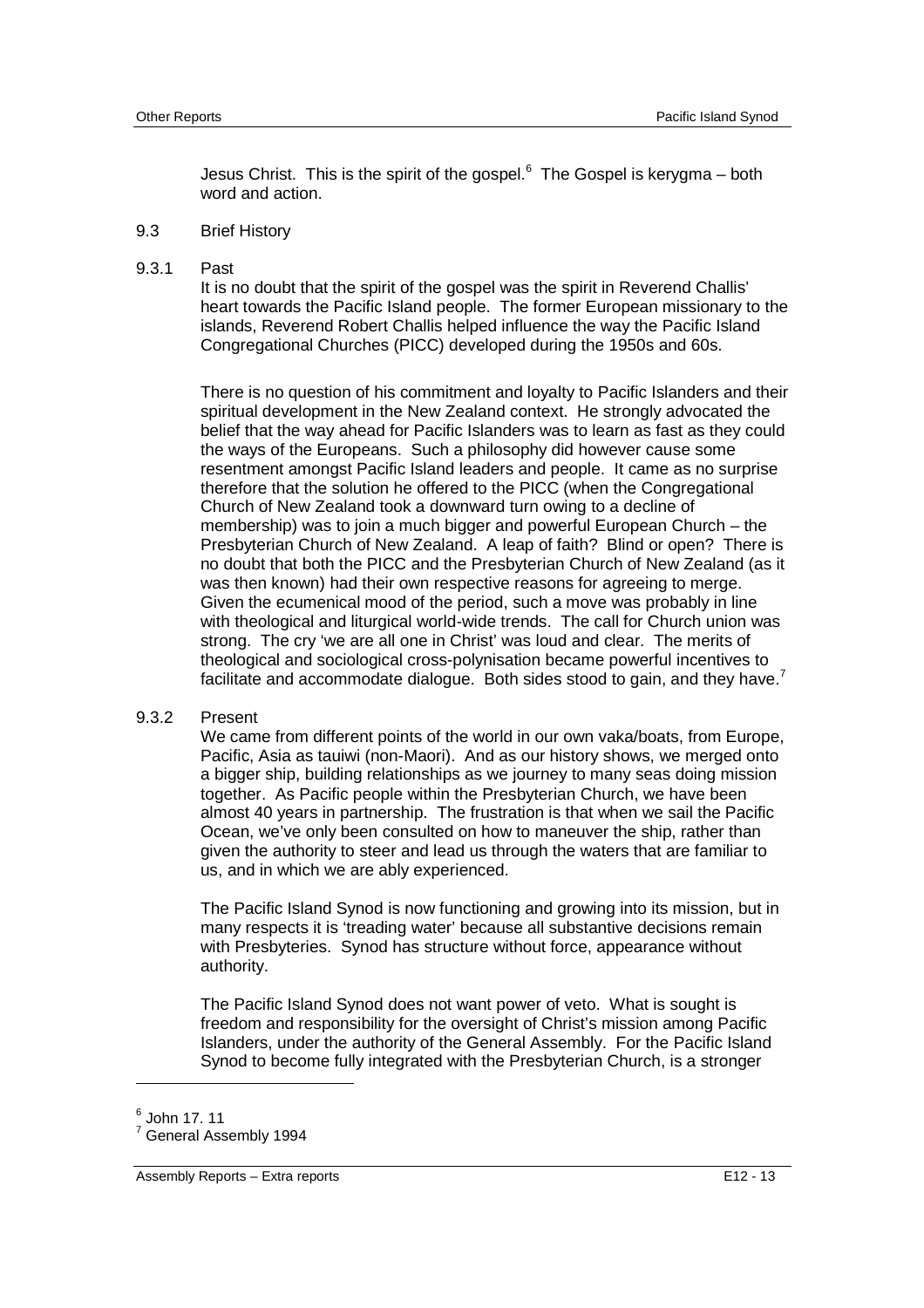voice within the decision making structure of the Church, resource sharing, honest conversation, (confronting yet dialoguing) whilst retaining our mana, our uniqueness. Significantly, this pattern is of the essence of the Church, the Body of Christ.

#### 9.3.3 Future

We call the Church to express that same spirit (the spirit of the gospel) in our own day. That is the spirit of respect, of fairness, of justice, of unity, and of mutual belonging. The spirit of 'connecting together' which we all need to help each other find the fullness of the gospel and provide a broad and open witness to the world.

In sharing the same standing as the presbyteries, with the same authority and responsibilities, the Pacific Island Synod will also have the same obligations to the General Assembly and the whole church's mission as are undertaken by the presbyteries.

This is not an attempt to be separatists – it is the development of specific aspects of cultures, languages and spiritualities, drawing on the strengths and wealth of our traditions; and expression of this within the context of Aotearoa New Zealand, and specifically within Presbyterian Church.

What is sought is the natural progression of the Church's stated commitment to the multicultural church and to the unity of all Christians in the Presbyterian Church. And most importantly, it is a call to shape the life of our church more and more deeply in paths of discipleship and mission.

One of these paths is openness through dialogue. Dialogue is a process of mutual empowerment, not a negotiation between parties who have conflicting interests and claims.

In dialogue we affirm hope. Dialogue is not an end in itself. It is a means of building bridges of respect and understanding. It is joyful affirmation of life for all.

In dialogue we grow in faith. Dialogue drives all communities to self criticism and to rethinking the ways in which they have interpreted their faith traditions.

In dialogue we nurture relationships. Building bonds of relationships with those considered "the other" is the ultimate goal of all dialogues.

In dialogue we must be informed by the context. Dialogue takes place in a concrete setting. Awareness of such realities as historical experience, economic background and political ideologies is essential. Further, differences in culture, gender, generation, race, and ethnicity also have an important impact on the nature and style of interaction.

In dialogue we strive toward mutual respect. Dialogue partners are responsible for hearing and listening to the self-understanding of each other.